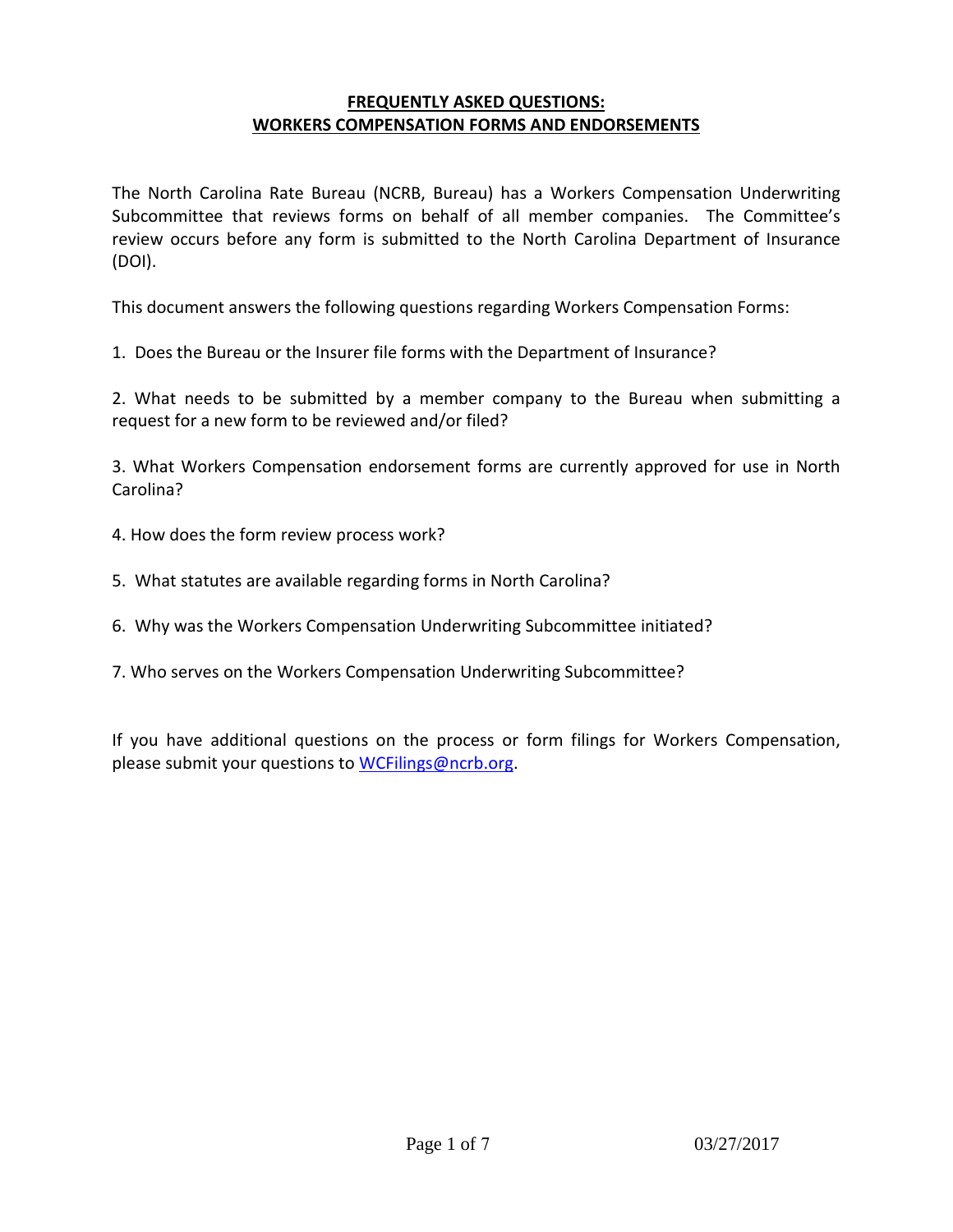## **QUESTION: 1**

Does the Bureau or the Insurer file forms with the DOI?

### **ANSWER: 1**

The Bureau files with the DOI any form that affects the Standard Workers Compensation Policy, including changes, amendments, broadening of, or reduction of coverage. This includes all endorsements as well as policy language changes.

The Insurer should file all other items directly with the DOI for review. These items include (but are not limited to):

Billing Forms/Notices Applications Binders Policy Jackets (that do not contain coverage) Declarations Pages/Information Pages Dividend Forms Forms with Logo changes only Certificates of Insurance Notice of Reinstatement Cancellation Notices Non-Renewal Notices Terrorism Disclosure Notices Signature Pages Stuffers/Fliers

In the case of forms related to Large Deductibles or the Large Risk Alternative Rating Option (LRARO) in the retrospective rating plan, the Bureau has worked with the DOI to develop a "cover sheet" to be filed with those items. The carrier should include the approved cover sheet as applicable (See Exhibit 2 and Exhibit 3), and attach the cover sheet with their filing to the DOI.

#### **QUESTION: 2**

What does a member company need to submit to the Bureau when they are submitting a new form for review and/or filing?

#### **ANSWER: 2**

Because most items filed with the Bureau go to the Workers Compensation Underwriting Subcommittee for review, the member company should submit:

- a) one copy of the proposed form in paper or electronic format, and
- b) a written explanation that explains the need for the form and how the form differs from currently approved North Carolina forms (if applicable).

These forms may be electronically submitted to [WCFilings@ncrb.org.](mailto:WCFilings@ncrb.org)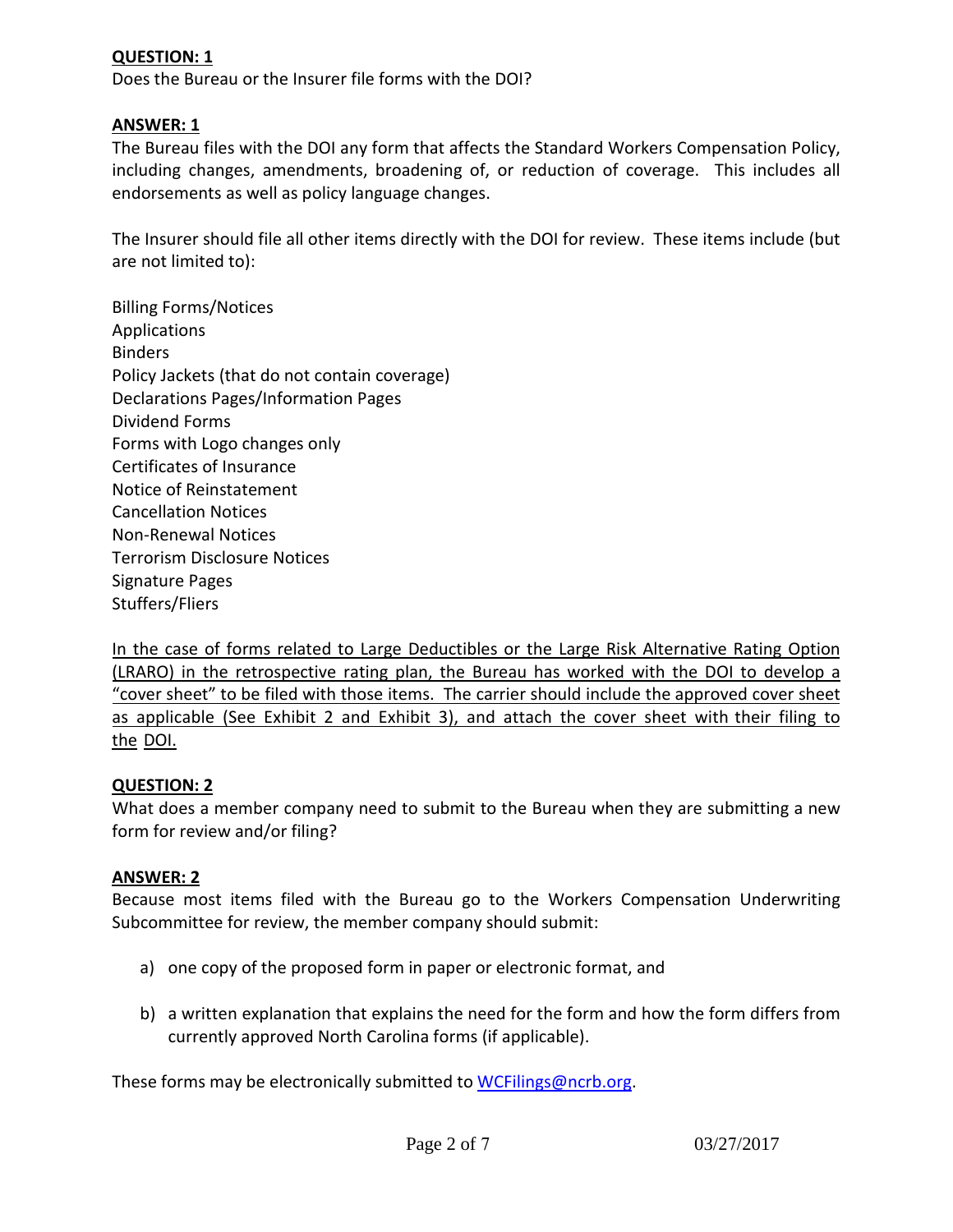Note that upon review by the subcommittee, changes/alterations may be made to make the form applicable to all member companies. These changes may include changes to the form number (to be consistent with North Carolina specific form numbering format), changes to the language (so that any member company may use), and/or other changes as deemed necessary by the subcommittee. Staff will give the submitting carrier the opportunity to review any form approved by the subcommittee prior to filing the form with the DOI.

# **QUESTION: 3**

What Workers Compensation endorsement forms are currently approved for use in North Carolina?

# **ANSWER: 3**

A listing of approved endorsement forms is maintained on the NCRB website. For NCCI subscribers, a listing can also be obtained through the NCCI website.

The form listing can be found at:

[http://www.ncrb.org/ncrb/WorkersCompensation/FormsandEndorsements/tabid/474/Default.](http://www.ncrb.org/ncrb/WorkersCompensation/FormsandEndorsements/tabid/474/Default.aspx) [aspx](http://www.ncrb.org/ncrb/WorkersCompensation/FormsandEndorsements/tabid/474/Default.aspx)

# **QUESTION: 4**

How does the form review process work?

## **ANSWER: 4**

Once a form filing is received by the Bureau, staff will review the form to determine

- 1) if a similar item has already been approved by the Department of Insurance,
- 2) whether the appropriate explanations were included, and
- 3) whether the company should be advised to file the item directly with the Department of Insurance.

Once a form passes the initial review, Rate Bureau staff acknowledges receipt of the form and adds the form to the agenda for the next available Workers Compensation Underwriting Subcommittee meeting. Once the form is reviewed by the Workers Compensation Underwriting Subcommittee, Rate Bureau staff makes any applicable changes to the form and takes the appropriate action (which may include editing to discuss further at the next subcommittee meeting, filing with the DOI, and/or responding to the submitting carrier that the form will not be filed.) As new forms are approved by the DOI, the Rate Bureau will send a circular to member companies and update form listing on our website.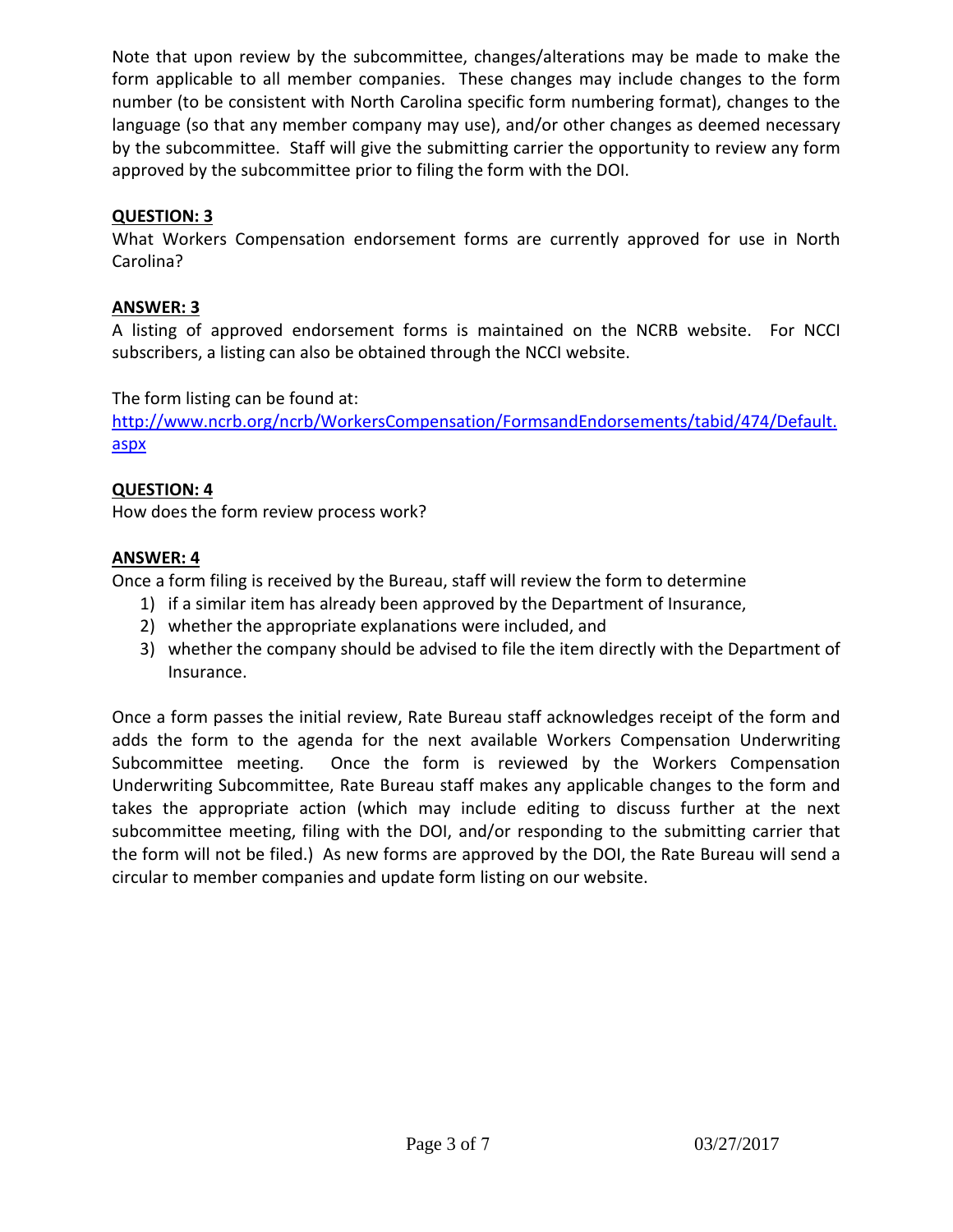### **QUESTION: 5**

What statutes are available for filings and/or forms in North Carolina?

## **ANSWER: 5**

Some of the statutes which relate to forms include:

- 
- 
- N.C.G.S. 58-3-150 to 58-3-151 N.C.G.S. 97
- N.C.G.S. 58-36
- N.C.G.S. 58-1-10 N.C.G.S. 58-41 (Excess WC)
- N.C.G.S. 58-2-40 to 58-2-90 N.C.G.S. 58-47 (Self Insurance)
	-

North Carolina General Statutes can be found online via the following website: <http://www.ncleg.net/gascripts/Statutes/Statutes.asp>

The administrative code also has specific language related to form filings in the following locations:

- 11 N.C.A.C. 10.12xx
- 11 N.C.A.C. 10.11xx

The above references may not be exhaustive, but represent the statutes and administrative code most frequently referenced.

#### **QUESTION: 6**

Why was the Workers Compensation Underwriting Subcommittee initiated?

#### **ANSWER: 6**

When the Rate Bureau files a form with the DOI, that form is filed *on behalf of all member companies* pursuant to N.C.G.S. 58-36-55. Thus, every form approved by the DOI (that has been filed by the Rate Bureau) can be used by all member carriers writing Workers Compensation insurance in North Carolina. The Workers Compensation Underwriting Subcommittee was initiated to review all Workers Compensation forms filed with the Rate Bureau as well as provide input to the Bureau on Basic Manual rules and procedures. This subcommittee consists of representatives from member companies who are currently writing Workers Compensation insurance in North Carolina. These experts review the forms for criteria such as whether there is a need for a new North Carolina specific form, whether a proposed form has broad industry appeal, and other standards. A copy of the guidelines used to review forms, as established by the Rate Bureau's Workers Compensation Committee, is attached as Exhibit 1.

### **QUESTION: 7**

Who serves on the Workers Compensation Underwriting Subcommittee?

#### **ANSWER: 7**

This subcommittee is made up of representatives from nine member companies as appointed by the Workers Compensation Committee. In addition, Rate Bureau staff and legal counsel provide administrative and legal assistance.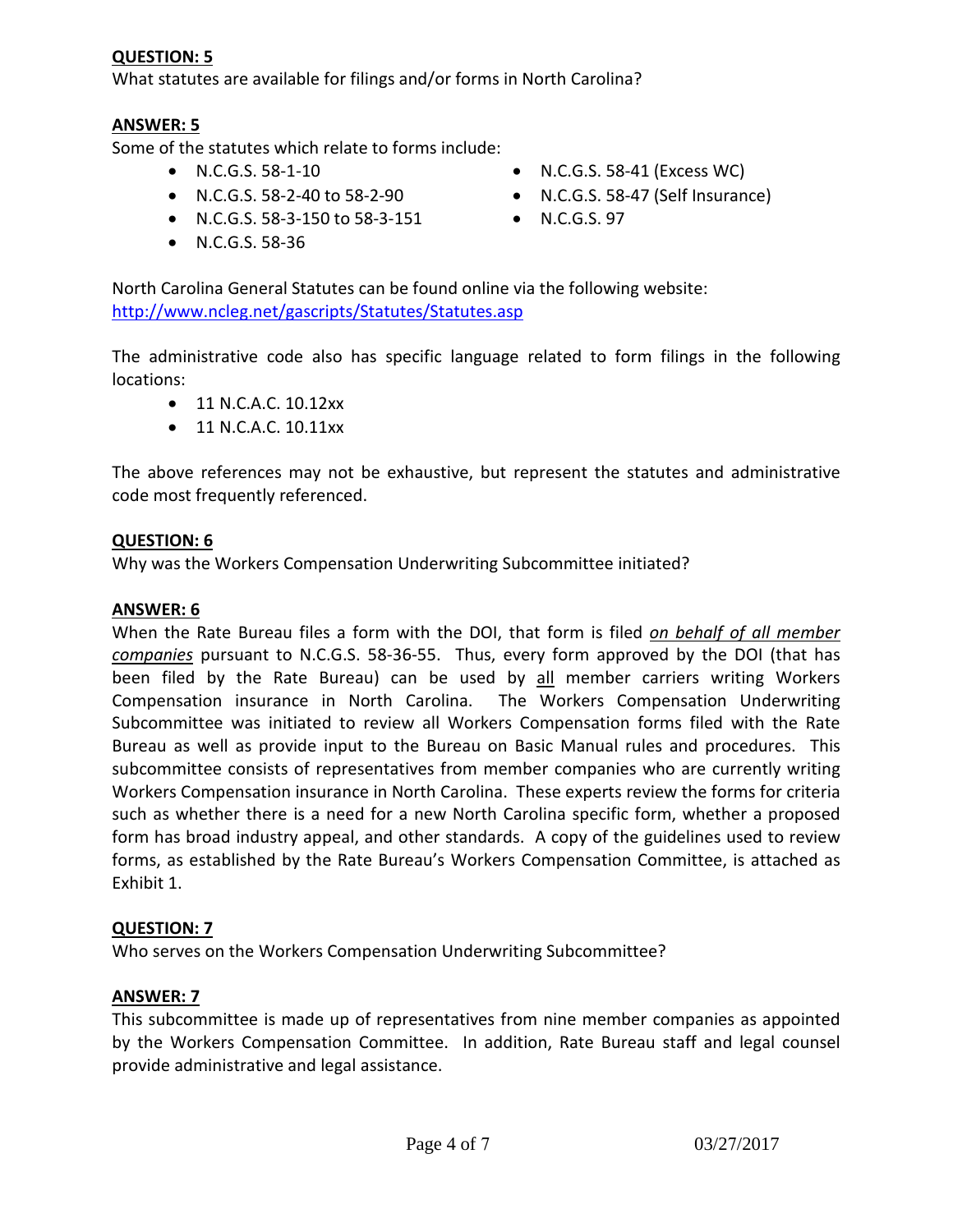### **Guidelines for Forms Review**

Guidelines to be considered by the **Workers Compensation Underwriting Subcommittee** in deciding whether to recommend adoption and filing of Company proposals:

- (1) Does the proposal come under the jurisdiction of the North Carolina Rate Bureau?
- (2) Does the proposal have broad industry appeal?
- (3) Does the proposal have broad public appeal?
- (4) Are there any legal problems in connection with the proposal?
- (5) Would the proposal present unnecessary administrative burdens for the industry?
- (6) Would the proposal have a potential adverse effect on the maintenance of an actuarially sound data base for existing or proposed Rate Bureau programs?
- (7) Would the Rate Bureau be able to price the proposal properly?
- (8) Is a similar product readily available under approved or proposed filings?
- (9) Should industry input be sought when developing a new proposal or should the first proposal submitted be considered for adoption?
- (10) Are there existing or potential alternative solutions that would better meet the objectives of the proposal?
- (11) Would the proposal present any adverse effect on the administration of the workers compensation insurance residual markets?
- (12) Would the proposal broaden insurance availability?
- (13) Are there any other relevant considerations?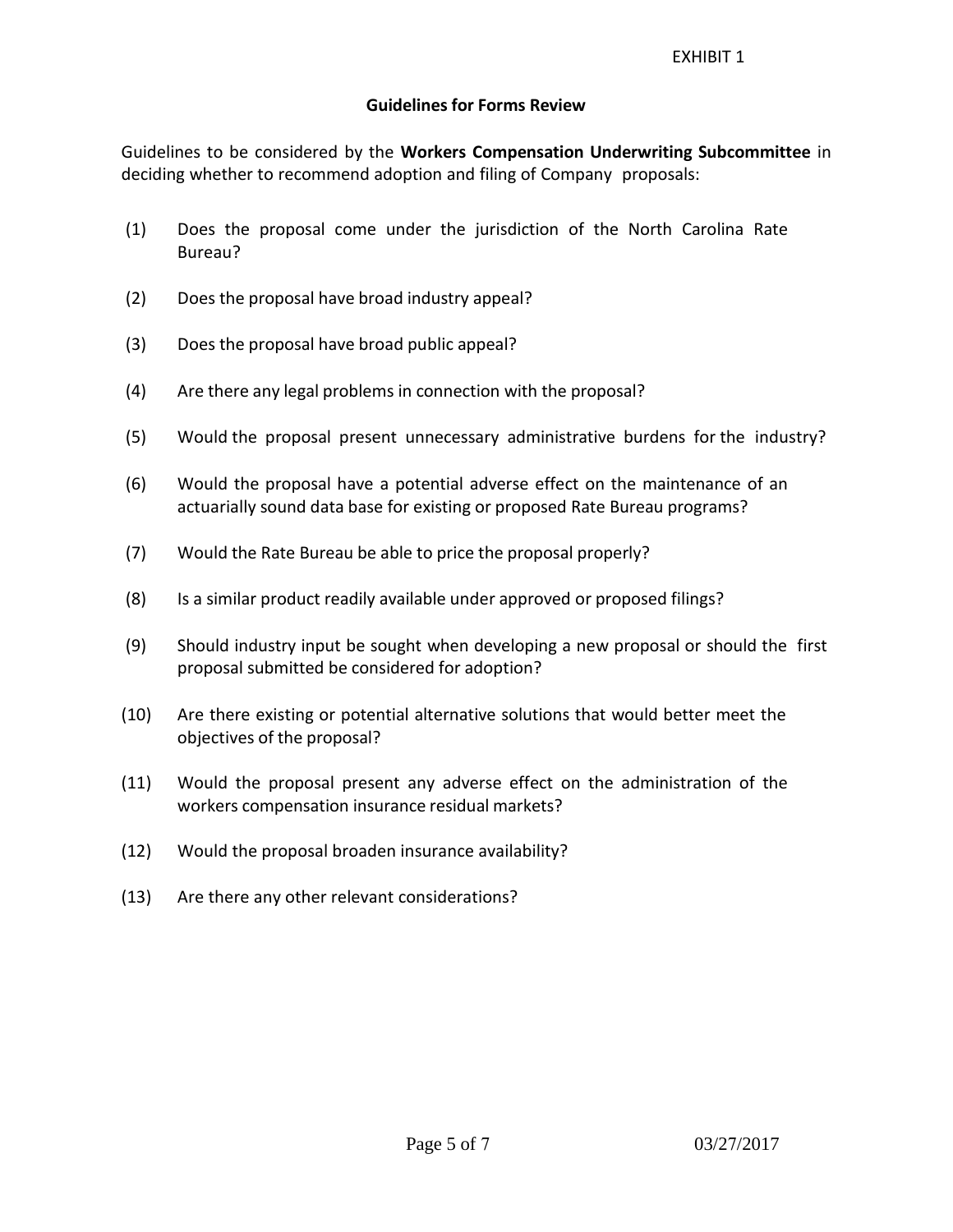### **LARGE DEDUCTIBLE PROGRAM FILING - - - COVER SHEET**

Completion of this form is MANDATORY for all Large Deductible Programs.

With all Large Deductible Programs, the following must be included in the filing:

- 1. A copy of this completed cover sheet.
- 2. A summary and explanation of the entire Large Deductible Program.
- 3. The company-specific large deductible endorsement proposed
- 4. All rates and rules associated with the Large Deductible Program must also be filed using this cover sheet, but rates and rules filings must be made separately from forms filings. If already filed, provide reference filing number below.

| 1              | Will the Basic Manual Rules apply, without change, to policies written under the Large<br>Deductible Program?                                                                                                                 |          |  |
|----------------|-------------------------------------------------------------------------------------------------------------------------------------------------------------------------------------------------------------------------------|----------|--|
| 2              | Will the Experience Rating Plan apply, without change, to policies written under the<br>Large Deductible Program?                                                                                                             |          |  |
| 3              | Will the premium and losses associated with the Large Deductible Program continue<br>to be reported under the North Carolina Statistical Plan?                                                                                |          |  |
| 4              | Will the insurer (or TPA, on its behalf) handle defense and settlement of all claims<br>associated with the Large Deductible Program as if no deductible applies?                                                             |          |  |
| 5              | Is the proposed form an endorsement to the standard WC policy? (Please answer<br>NO if this form is intended to replace the standard policy - WC 00 00 00 A).                                                                 |          |  |
| 6              | Are there applicable rates and/or rules associated with this program filing? Please<br>note that Rates and Forms must be submitted in separate filings. For the Rate and<br>Rule filing, please provide the reference filing: |          |  |
|                | <b>Reference Number:</b>                                                                                                                                                                                                      |          |  |
| $\overline{7}$ | Will the loss costs filed by the North Carolina Rate Bureau be used in pricing the policy?<br>If not, please provide the reference filing number for the loss costs to be used.<br>Reference Number:                          | YES / NO |  |
| 8              | What is the minimum deductible size that will apply under this program?                                                                                                                                                       |          |  |
| 9              | What is the minimum size of risk (in terms of Standard Premium) that will be eligible<br>for this program?                                                                                                                    |          |  |

If the answers to Questions 1-5 are "YES" and the minimum deductible size in Question 8 is greater than or equal to \$25,000 per accident, this program, including this Cover Sheet, should be filed directly with the North Carolina Department of Insurance with a copy to the North Carolina Rate Bureau.

**By my signature below, I affirm on behalf of (Carrier) that this filing is for a Large Deductible Program only, and is not being done in conjunction with or concurrent with any other filing for Workers Compensation and Employers Liability Insurance. I also verify that all items contained in the filing attached apply solely to the Large Deductible Program and do not impact policies other than those for which we intend to apply this Large Deductible Program, and that this filing has no impact on uniform policy form filed by the North Carolina Rate Bureau.** 

| Company Name:    |  |  |  |
|------------------|--|--|--|
| Filer Name:      |  |  |  |
| Filer Signature: |  |  |  |
| Date             |  |  |  |